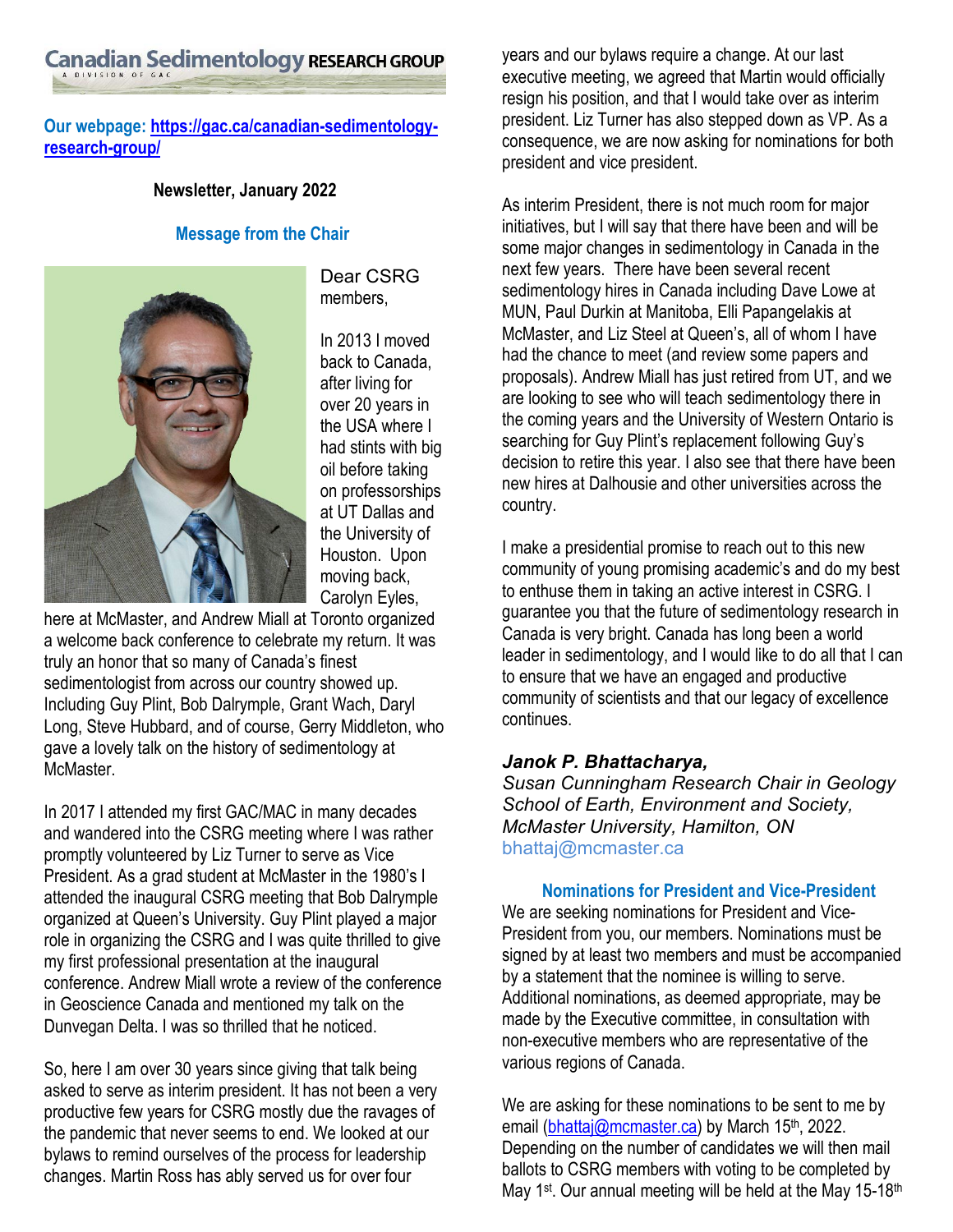GAC/MAC in Halifax where we expect to announce the new officers.

# **Gerard Viner Middleton, FRSC (1931-2021): A Tribute**



It is with sadness that we report the recent passing of Gerard V. Middleton, a global leader and pioneer of sedimentology. Gerry Middleton, after whom our distinguished medal is named, was born and raised in southern Africa, and educated in England, obtaining his Ph.D. in geology from Imperial

College in 1954. After a brief stint in the oil industry, he moved to McMaster University in 1955 where he remained for his professional career. Although his doctoral research was on Devonian stratigraphic paleontology, he is best known for a seminal series of papers that documented some of the earliest experimental work on turbidity currents and their deposits (1966-1970) that continues to be widely cited. In shifting from paleontology to sedimentology he was largely self-taught including the complex math required in fluid mechanics and statistics. Together with Monty Hampton, he is responsible for the process-based classification of mass-flow processes that remains the basis of modern thinking in deep water systems. His research interests were extremely diverse, and over the years he published papers on sandstone geochemistry, the diagenesis of carbonates, evaporite solution breccias, the origin of upper-flow-regime parallel lamination, the interpretation of grain-size distributions in sand, tidal sedimentation in the Bay of Fundy, and depositional environments recorded in the Lower Silurian Whirlpool Sandstone that is locally exposed near the base of the Niagara escarpment.

Gerry was a prolific writer of textbooks and shortcourse notes, reflecting his desire to synthesize and pass on knowledge to others, as well as his reliance on the literature in his own forays into sediment transport. Gerry's most notable textbook ,"Origin of Sedimentary Rocks", coauthored with Harvey Blatt and Raymond Murray, appeared in 1972, with a second edition in 1980. This was the first comprehensive textbook to take a rigorous process-based approach to sedimentary geology. Gerry

was also the lead author of the highly influential SEPM Short Course Notes "Mechanics of Sediment Movement" (1977, 1984), and also of "Mechanics in the Earth and Environmental Sciences" (1994). Middleton also returned to his love of statistical methods near the end of his career, organizing short courses on "Nonlinear Dynamics, Chaos and Fractals with Applications to Geological Sciences" (GAC, 1991), and "Nonlinear Dynamics and Fractals: New Numerical Techniques for Sedimentary Data" (SEPM, 1995), and writing the book "Data Analysis in the Earth Sciences Using MATLAB" (2000), all of which he taught himself. Gerry was also the behind-the-scenes instigator of the widely popular text "Facies Models" edited by his long-time colleague and foil, Roger Walker, commissioning the initial series of articles for Geoscience Canada, of which he was the inaugural editor.

For his many important scientific contributions, he was inducted into the Royal Society of Canada in 1970; he was named an Honorary Member of CSPG, IAS, and SEPM; he received the highest award given by both the Geological Association of Canada (GAC)—the Logan Medal (1980), and SEPM, which awarded him both the Pettijohn Medal (1994) and Twenhofel Medal (2003). The Geological Society of London also awarded him the Major John A'Deane Coke Medal in 1995, and the AAPG gave him the Grover E. Murray Memorial Distinguished Educator Award (1998).

Gerard V. Middleton was an innovative researcher, commonly well ahead of the field. He was a profound and deeply critical thinker, a trait that he, together with Roger Walker, instilled in their students. He was passionate about passing on knowledge to others, and his many publications continue to be widely cited because they helped to establish the foundations for our present-day understanding, especially of gravity-flow processes. He was a pioneering giant in our field and he will be sorely missed. For a longer biography, interested readers are directed to Geoscience Canada at

[https://journals.lib.unb.ca/index.php/GC/article/view/32635.](https://journals.lib.unb.ca/index.php/GC/article/view/32635) He is survived by his wife of 62 years, Muriel, and their three children, Laurence, Teresa, and Margaret, their spouses and Gerry's grandchildren.

The CSPG is sponsoring a session in Gerry's honour at GeoConvention this coming June. If you would like to contribute, abstract submission guidelines can be found at [https://geoconvention.com/call-for-abstracts/.](https://geoconvention.com/call-for-abstracts/) The deadline for submissions is February 4, 2022.

*Robert W. Dalrymple*, Queen's University *Janok P. Bhattacharya*, McMaster University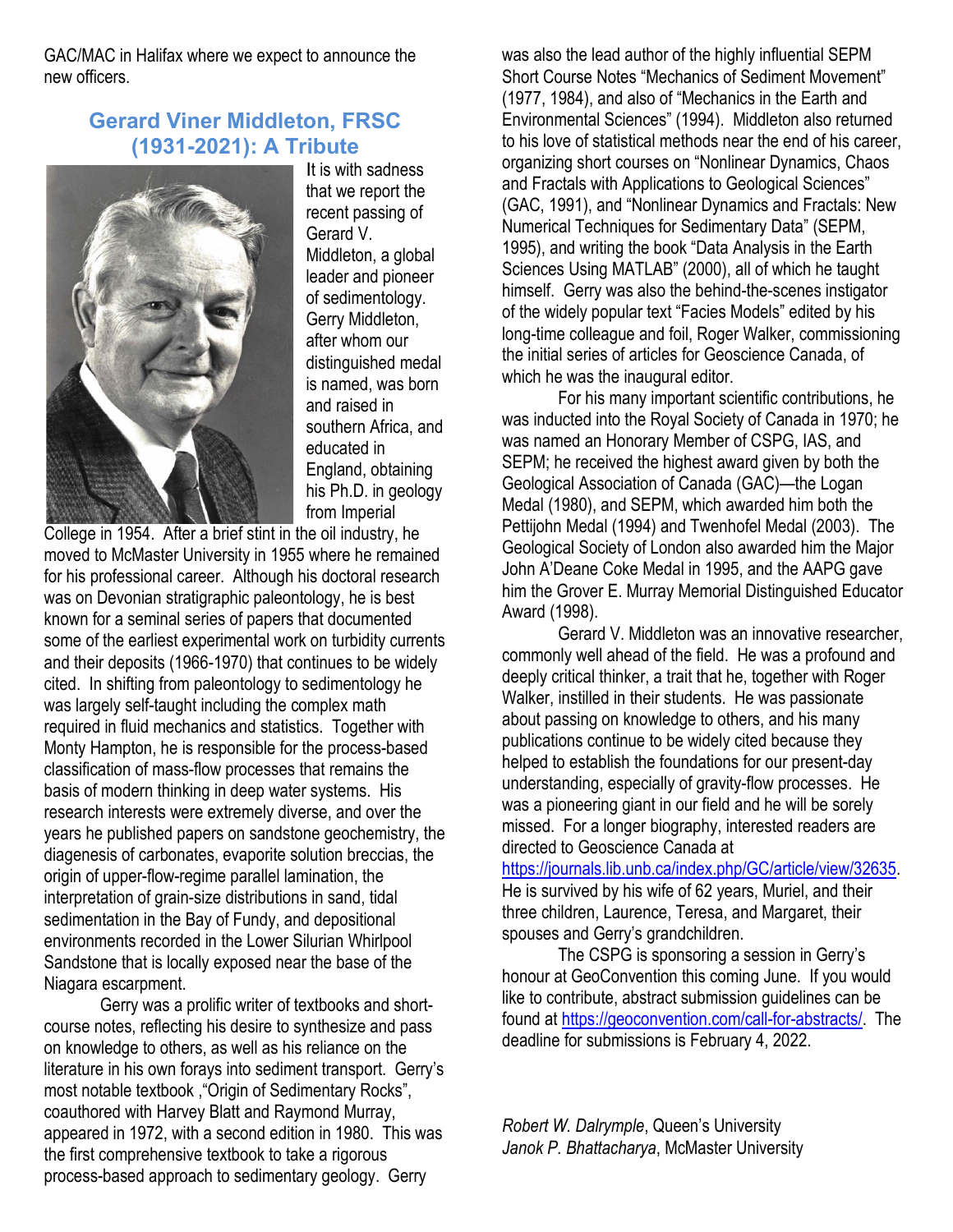# **GAC-MAC Halifax 2022**

This year's Joint Annual Meeting of the Geological Association of Canada (GAC) and Mineralogical Association of Canada (MAC) will be hosted in May in Halifax.

Visit<https://halifax2022.atlanticgeosciencesociety.ca/> for all the details.

# **CSRG General Meeting**

We are planning to have a CSRG General Meeting in Halifax for elections of officers, review of financial report, and other business. Details will be emailed in advance of the Meeting to allow for new nominations. Also, please send agenda items ASAP to the Chair [bhattaj@mcmaster.ca](mailto:bhattaj@mcmaster.ca). Please, let us know if you would like to get involved with the CSRG!

#### **CSRG sponsored sessions**

If you have not already, please consider submitting an abstract to one of the sessions at the GAC-MAC meeting. Here is a list of the ones with a focus on sedimentology:

#### Special Sessions:

SS-18 All Aboard the Glacial Dispersal Train! Developments in Understanding Areas of Complex Glacial History, a Session in Honour of Dr. Rudolph (Ralph) Stea

SS-21 Evaporites: deposition, deformation, dissolution

SS-22 Sedimentary basins: new approaches and integrated studies

SS-23 Tectonics, stratigraphy, and natural resource potential of rifted continental margins: North Atlantic Ocean and beyond

SS-24 Orogenic processes seen through the sedimentary rock record

SS-25 Deepwater depositional systems: from processes to deposits

We also encourage you to explore the rest of the program as there are also other sessions, short courses and workshops relevant to sedimentology.

### **Nominations for the 2022 Middleton Medal**

DEADLINE for nominations is extended to **February 25**, 2022. Please consider nominating a deserving colleague. Details about the medal can be found here: [Middleton](https://gac.ca/about/grants-awards/middleton-medal/) 

# [Medal | The Geological Association Of Canada |](https://gac.ca/about/grants-awards/middleton-medal/)  [GAC®](https://gac.ca/about/grants-awards/middleton-medal/)

# **CSRG Executive and Councillors**

Chair (interim): Janok P. Bhattacharya (McMaster) V-Chair: Vacant Secretary/Treasurer: Robert Sharp (Consultant) Past Chair: Martin Ross (Waterloo); Newsletter Editor: Martin Ross

### Regional councillors:

Eastern Canada: Galen Halverson (McGill) Western and Central Canada: Brian Pratt (Saskatchewan)

\*\*\*\*\*\*\*\*\*\*\*\*\*\*\*\*\*\*\*\*\*\*